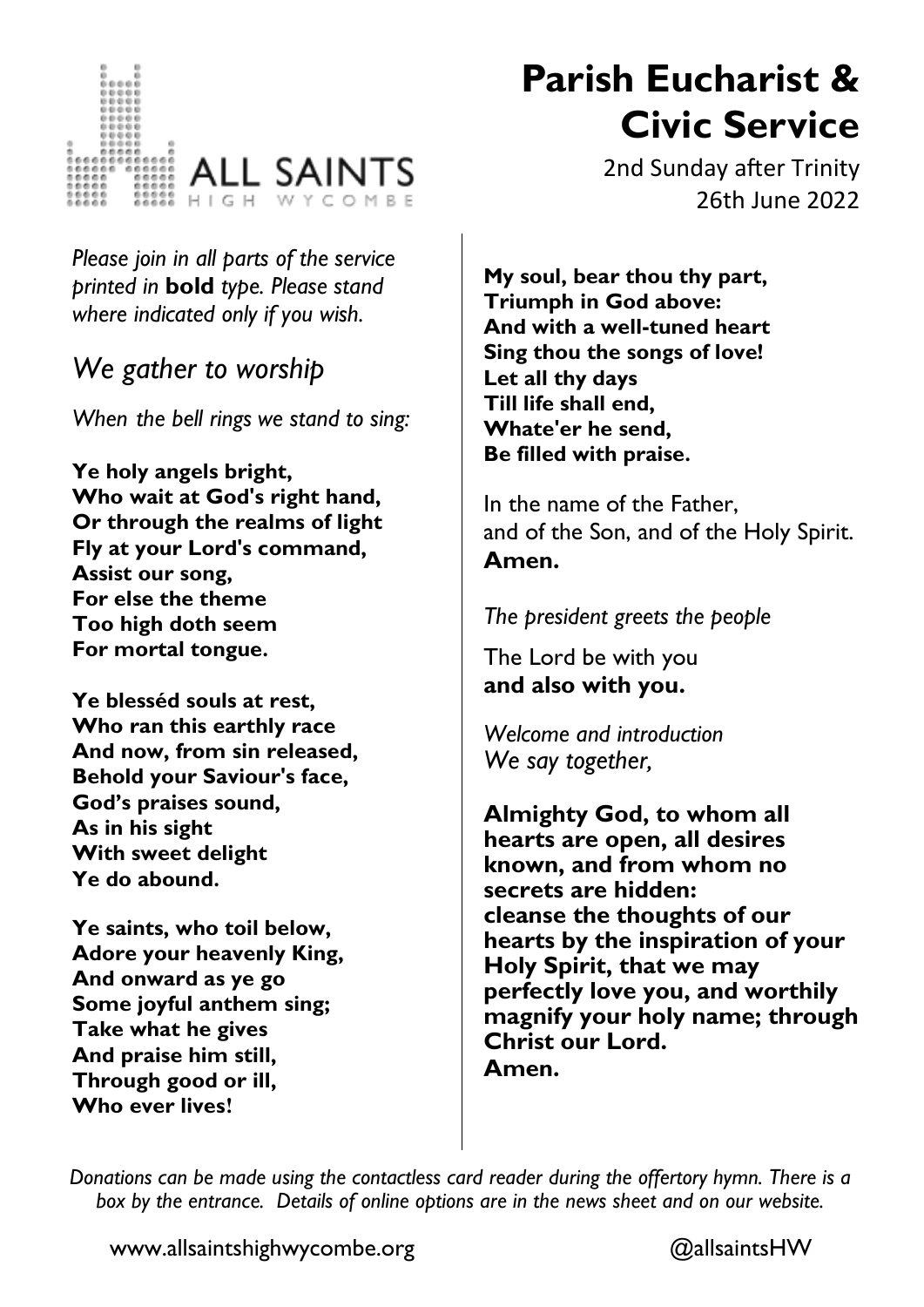#### **Prayers of Penitence**

*The priest introduces the confession*

**Almighty God, our heavenly Father, we have sinned against you and against our neighbour in thought and word and deed, through negligence, through weakness, through our own deliberate fault. We are truly sorry and repent of all our sins.**

**For the sake of your Son Jesus Christ, who died for us, forgive us all that is past and grant that we may serve you in newness of life to the glory of your name. Amen.**

*The priest assures us of God's forgiveness*

*We sing the Gloria* **Glory to God, Glory to God, Glory to God in the highest!**

**Glory to God in the Highest, And peace to his people on earth. Lord God, Heav'nly King, Almighty God and Father, we worship you, we give you thanks, we praise you for your glory.**

**Glory to God, Glory to God, Glory to God in the highest!**

**Lord Jesus, Christ, only son of the Father, Lord God, Lamb of God, you take away the sin of the world; have mercy on us; You are seated at the right hand of the Father: receive our prayer.** **Glory to God, Glory to God, Glory to God in the highest!**

**For you alone are the Holy one, You alone are the Lord, You alone are the most high, Jesus Christ, with the Holy Spirit, in the Glory of God the Father.**

**Glory to God, Glory to God, Glory to God in the highest!**

*The priest invites us to pray in silence, then says the Collect, the prayer set for today,* 

Faithful Creator, whose mercy never fails: deepen our faithfulness to you and to your living Word, Jesus Christ our Lord. **Amen.**

*We sit to hear God's Word*

*First Reading Galatians 5.13-23*

You were called to freedom, brothers and sisters; only do not use your freedom as an opportunity for selfindulgence, but through love become slaves to one another. For the whole law is summed up in a single commandment, 'You shall love your neighbour as yourself.' If, however, you bite and devour one another, take care that you are not consumed by one another.

Live by the Spirit, I say, and do not gratify the desires of the flesh. For what the flesh desires is opposed to the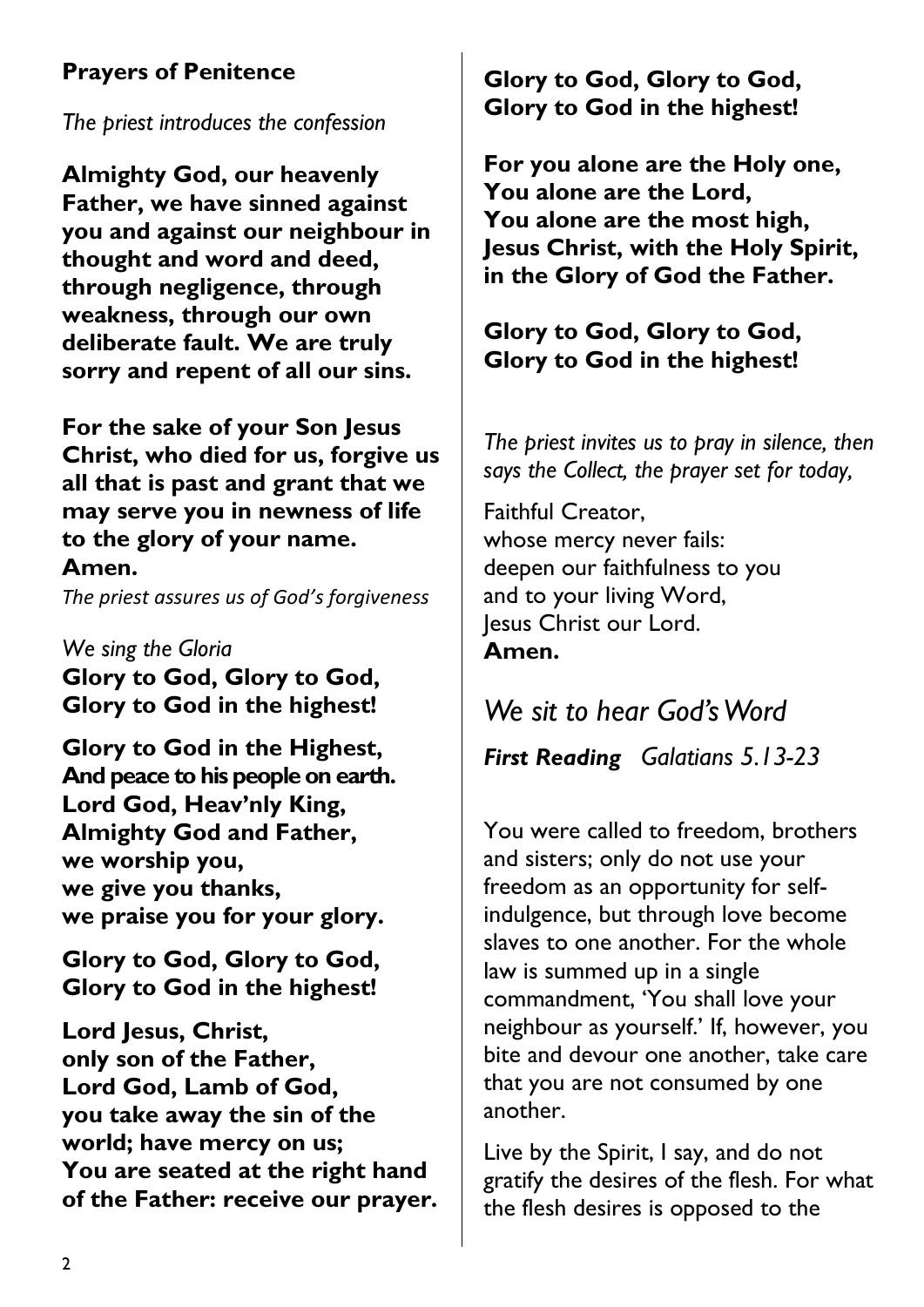Spirit, and what the Spirit desires is opposed to the flesh; for these are opposed to each other, to prevent you from doing what you want. But if you are led by the Spirit, you are not subject to the law. Now the works of the flesh are obvious: fornication, impurity, licentiousness, idolatry, sorcery, enmities, strife, jealousy, anger, quarrels, dissensions, factions, envy, drunkenness, carousing, and things like these. I am warning you, as I warned you before: those who do such things will not inherit the kingdom of God.

By contrast, the fruit of the Spirit is love, joy, peace, patience, kindness, generosity, faithfulness, gentleness, and self-control.

This is the word of the Lord **Thanks be to God.**

*The choir sings* Psalm 16

The response is



*We stand for the Gospel Luke 9.51-62*

Alleluia, alleluia. **Alleluia, alleluia.** Speak, Lord, for your servant is listening. You have the words of eternal life. **Alleluia.** 

*We turn to face the reader* The Lord be with you. **And also with you.** Hear the Gospel of our Lord Jesus Christ according to Luke **Glory to you, O Lord.**

When the days drew near for him be taken up, he set his face to go to Jerusalem. And he sent messengers ahead of him. On their way they entered a village of the Samaritans to make ready for him; but they did not receive him, because his face was set towards Jerusalem. When his disciples James and John saw it, they said, 'Lord, do you want us to command fire to come down from heaven and consume them?' But he turned and rebuked them. Then they went on to another village.

As they were going along the road, someone said to him, 'I will follow you wherever you go.' And Jesus said to him, 'Foxes have holes, and birds of the air have nests; but the Son of Man has nowhere to lay his head.' To another Jesus said, 'Follow me.' But he said, 'Lord, first let me go and bury my father.' But Jesus said to him, 'Let the dead bury their own dead; but as for you, go and proclaim the kingdom of God.' Another said, 'I will follow you, Lord; but let me first say farewell to those at my home.' Jesus said to him, 'No one who puts a hand to the plough and looks back is fit for the kingdom of God.' This is the gospel of the Lord.

**Praise to you, O Christ.**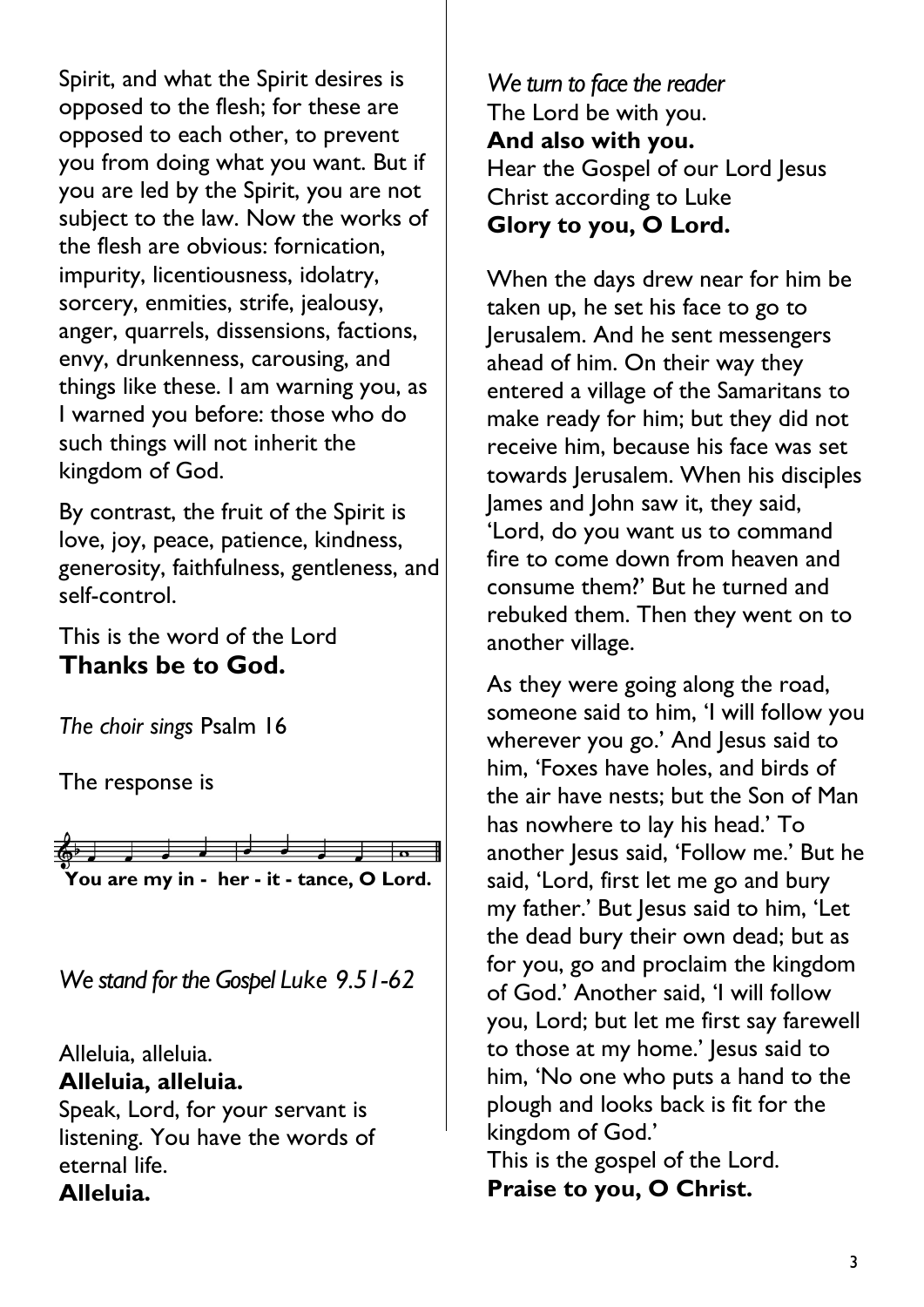*The sermon* 

*We stand*

Let us declare our faith in God.

**We believe in one God, the Father, the Almighty, maker of heaven and earth, of all that is, seen and unseen.**

**We believe in one Lord, Jesus Christ, the only Son of God, eternally begotten of the Father, God from God, Light from Light, true God from true God, begotten, not made, of one Being with the Father; through him all things were made. For us and for our salvation he came down from heaven, was incarnate from the Holy Spirit and the Virgin Mary and was made man. For our sake he was crucified under Pontius Pilate; he suffered death and was buried. On the third day he rose again in accordance with the Scriptures; he ascended into heaven and is seated at the right hand of the Father.**

**He will come again in glory to judge the living and the dead, and his kingdom will have no end.** 

**We believe in the Holy Spirit, the Lord, the giver of life, who proceeds from the Father and the Son, who with the Father and the Son is worshipped and glorified, who has spoken through the prophets.**

**We believe in one holy catholic and apostolic Church. We acknowledge one baptism for the forgiveness of sins. We look for the resurrection of the dead, and the life of the world to come. Amen.** 

*We sit or kneel for the prayers of intercession.* 

Lord, in your mercy **Hear our prayer**

*And at the end* Merciful Father, **accept these prayers for the sake of your Son, our Saviour Jesus Christ. Amen.**

*The notices are given*

#### *Peace*

The peace of the Lord be always with you. **and also with you.** 

Let us offer one another a sign of peace

## *We celebrate Jesus in Bread and Wine*

*The Offering* 

*During the offertory hymn the plate and card reader will be available for contactless and cash donations. Please indicate if you wish to make an offering.*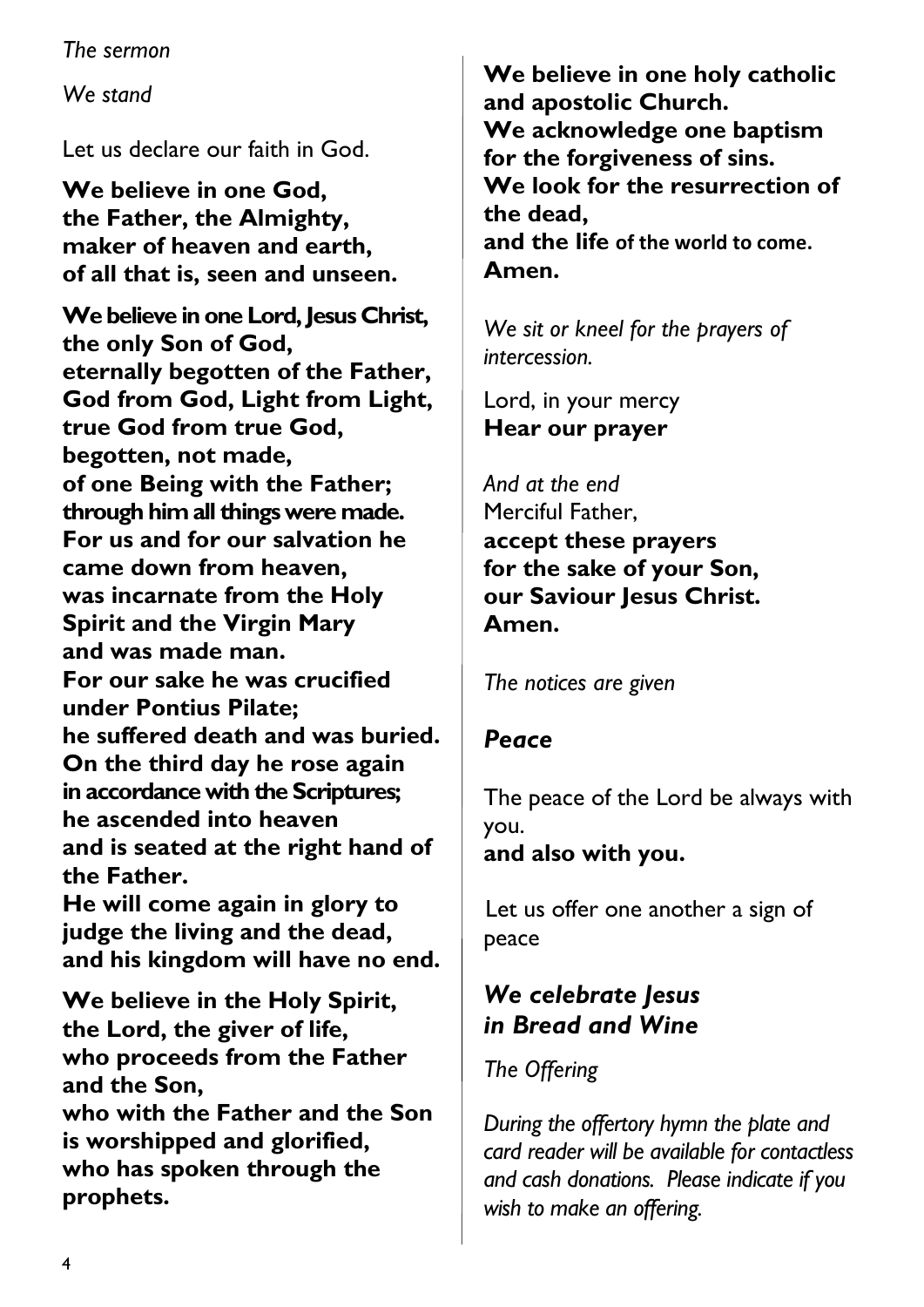*We stand to sing* **I come with joy, a child of God, forgiven, loved and free, the life of Jesus to recall, in love laid down for me.**

**I come with Christians far and near to find, as all are fed, the new community of love in Christ's communion bread.**

**As Christ breaks bread, and bids us share, each proud division ends. The love that made us, makes us one, and strangers now are friends.**

**The Spirit of the risen Christ, unseen, but ever near, is in such friendship better known, alive among us here.**

**Together met, together bound by all that God has done, we'll go with joy, to give the world the love that makes us one.**

*We respond to each part of the prayer:* **Blessed be God forever.**

*The Eucharistic Prayer* 

*Please remain standing during the Eucharistic Prayer if it is comfortable for you.*

The Lord be with you **and also with you.** 

Lift up your hearts. **We lift them to the Lord.**  Let us give thanks to the Lord our God. **It is right to give thanks and praise.** 

*The priest praises God for his mighty acts,* 

*we sing* **Holy, holy, holy Lord, God of power and might, heaven and earth are full of your glory.**

**Hosanna, hosanna, hosanna in the highest. Blessed is he who comes in the name of the Lord. Hosanna, hosanna, hosanna in the highest.**

*The priest continues, recalling the Last Supper.*

*The deacon says* Great is the mystery of faith: **Christ has died: Christ is risen: Christ will come again.**

*The priest continues, ending* … for ever and ever. **Amen. Amen. Amen.** 

*We sit or kneel* As our Saviour taught, so we pray

**Our Father in heaven, hallowed be your name, your kingdom come, your will be done, on earth as in heaven. Give us today our daily bread. Forgive us our sins as we forgive those who sin against us. Lead us not into temptation but deliver us from evil. For the kingdom, the power, and the glory are yours, now and for ever. Amen.**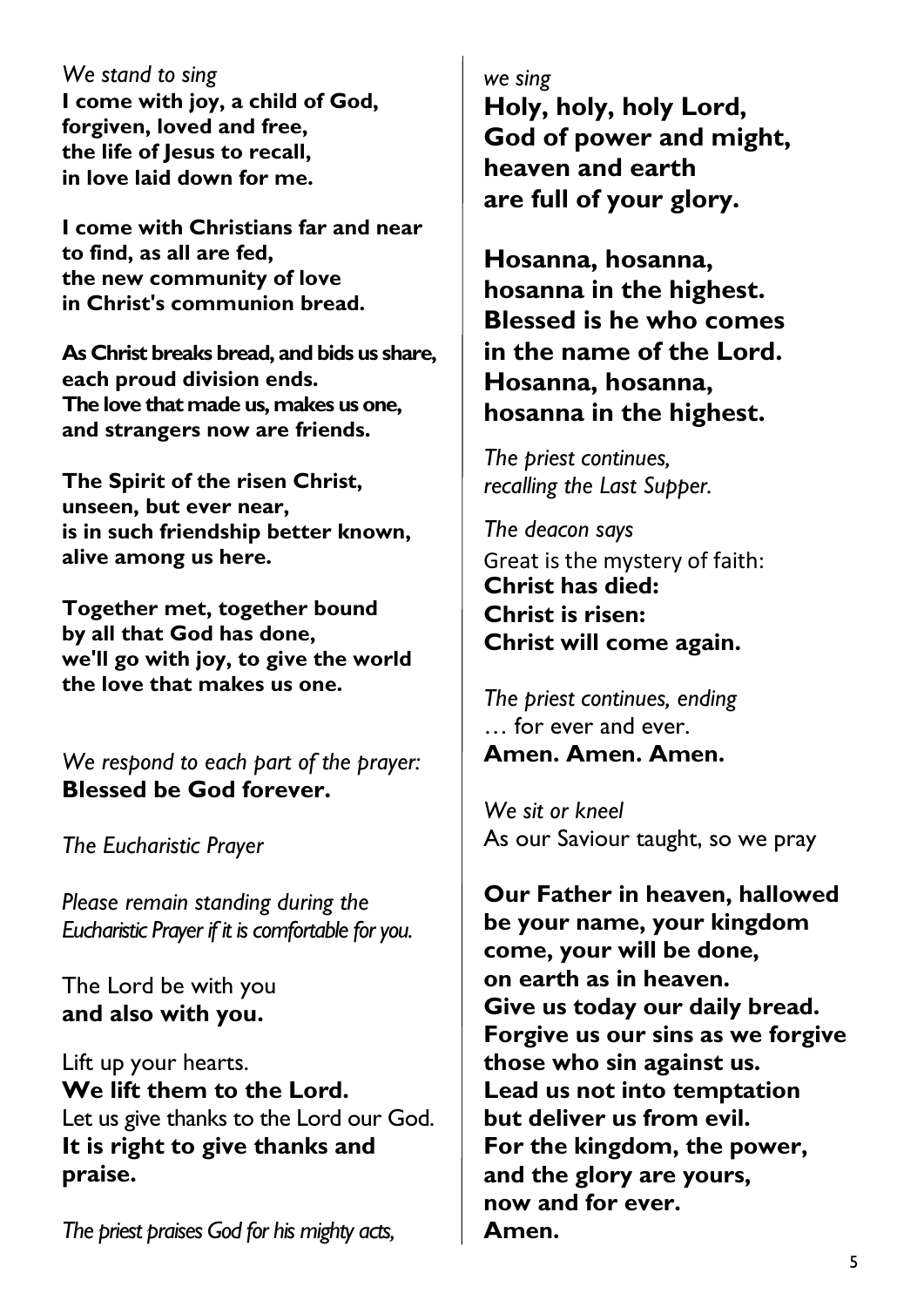*The priest breaks the consecrated bread and says,*

We break this bread to share in the body of Christ. **Though we are many, we are one body, because we all share in one bread.** 

*We sing,* **Lamb of God, you take away the sin of the world: have mercy on us. Lamb of God, you take away the sin of the world: have mercy on us. Lamb of God, you take away the sin of the world: grant us peace.**

*The Giving of Communion*

*The people receive communion. Those who do not wish to receive are warmly invited to come forward for an individual blessing. Gluten free wafers are available.*

*Please come to the front and form a queue. Please be mindful of the safety of others and remain distanced. Communion will be administered in both kinds, on the hand and from the chalice (optional). Please do not intinct (dip) the wafer in the chalice.*

*Communion will be brought to those seated in the south aisle. Those who do not wish to receive are*  *warmly invited to come forward for an individual blessing.* 

*Invitation to communion.*

God's holy gifts for God's holy people. **Jesus Christ is holy, Jesus Christ is Lord, to the glory of God the Father.**

*The choir sings the Anthem:*  View me, Lord – *Lloyd*

*We sing the hymn:*

**Be still for the presence of the Lord The Holy one is here; Come bow before him now In reverence and fear: In him no sin is found - We stand on holy ground. Be still for the presence of the Lord The Holy one is here.** 

**Be still for the glory of the Lord Is shinning all around; He burns with holy fire, With splendour He is crowned: How awesome is the sight - Our radiant King of light ! Be still for the glory of the Lord Is shining all around.**

**Be still for the power of the Lord Is moving in this place: He comes to cleanse and heal, to minister his grace. No work too hard for him, In faith receive from him. Be still for the power of the Lord Is moving in this place.**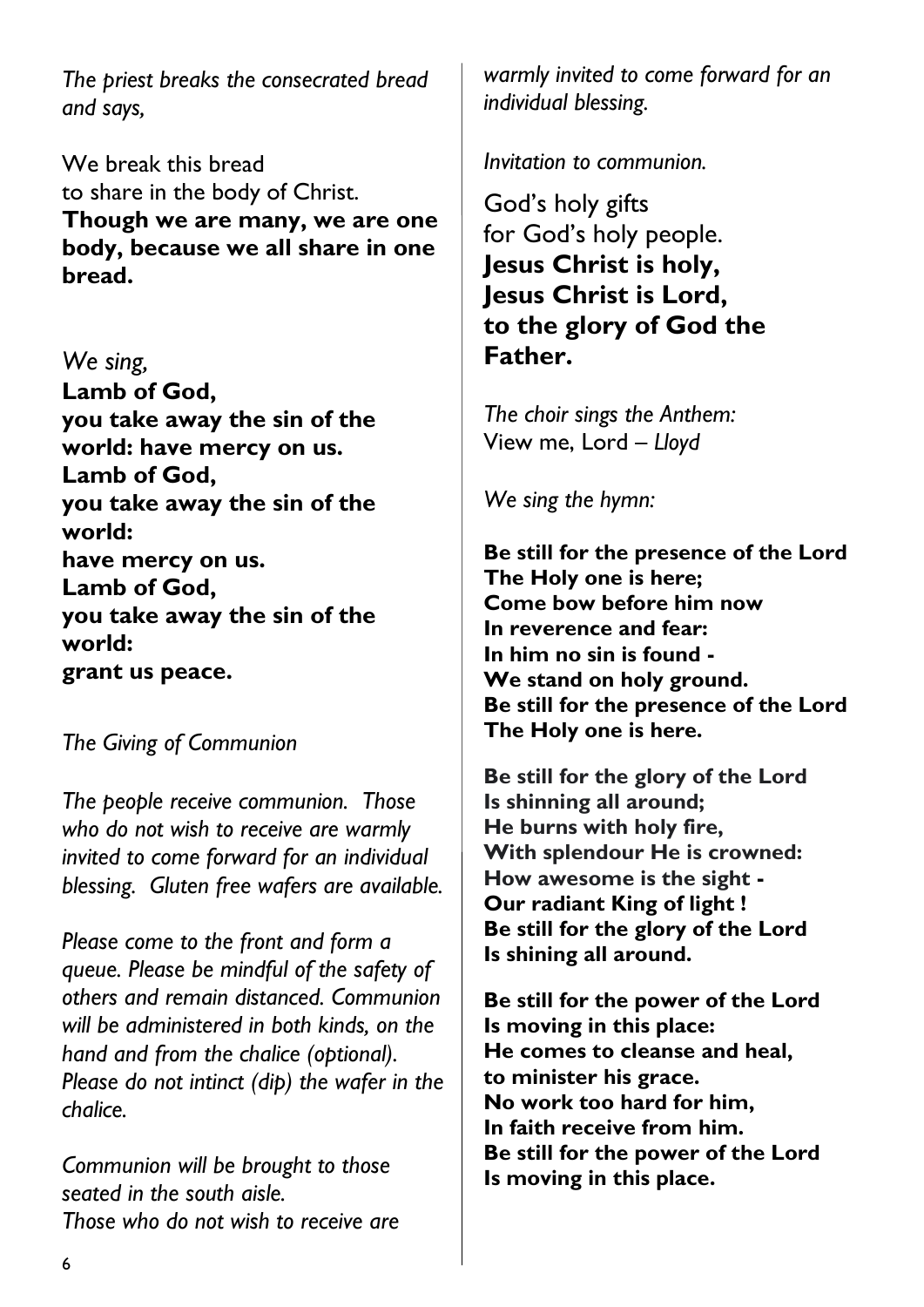*The priest says this prayer,*

Loving Father, we thank you for feeding us at the supper of your Son: sustain us with your Spirit, that we may serve you here on earth until our joy is complete in heaven, and we share in the eternal banquet with Jesus Christ our Lord. **Amen.**

**Almighty God, we thank you for feeding us with the body and blood of your Son Jesus Christ. Through him we offer you our souls and bodies to be a living sacrifice. Send us out in the power of your Spirit to live and work to your praise and glory. Amen.**

*We sing the hymn:*

**I, the Lord of sea and sky, I have heard my people cry. All who dwell in dark and sin my hand will save. I, who made the stars of night, I will make their darkness bright. Who will bear my light to them? Whom shall I send?** *Here I am Lord. Is it I, Lord? I have heard you calling in the night. I will go Lord, if you lead me. I will hold your people in my heart.*

**I, the Lord of snow and rain, I have borne my people's pain, I have wept for love of them. They turn away. I will break their hearts of stone, Give them hearts for love alone. I will speak my word to them. Whom shall I send?** *Here I am Lord...*

**I, the Lord of wind and flame, I will tend the poor and lame. I will set a feast for them. My hand will save. Finest bread I will provide, till their hearts are satisfied. I will give my life to them. Whom shall I send?** *Here I am Lord...*

## *The Dismissal*

#### **The Blessing**

The Lord be with you. **And also with you.**

The peace of God, which passes all understanding, keep your hearts and minds in the knowledge and love of God, and of his Son Jesus Christ our Lord; and the blessing of God almighty, the Father, the Son, and the Holy Spirit, be among you and remain with you always.

#### **Amen.**

*The deacon says*

Go in the peace of Christ. **Thanks be to God.**